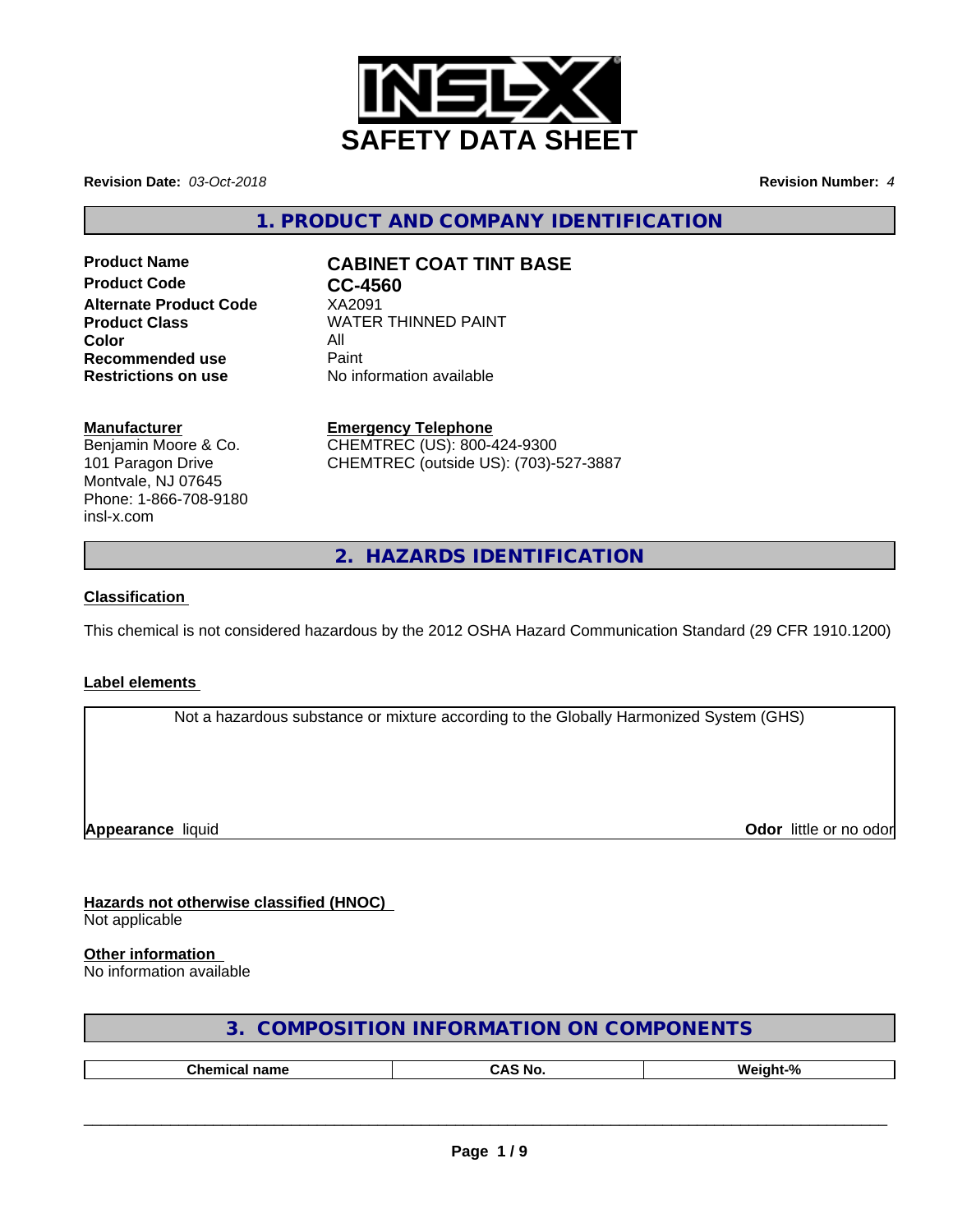| Titanium dioxide  | 13463-67-7 | 30  |
|-------------------|------------|-----|
| Nepheline syenite | 37244-96-5 |     |
| Silica, amorphous | 7631-86-9  |     |
| Ammonia           | 7664-41-7  | v.J |

|                                                  | 4. FIRST AID MEASURES                                                                                    |
|--------------------------------------------------|----------------------------------------------------------------------------------------------------------|
| <b>General Advice</b>                            | No hazards which require special first aid measures.                                                     |
| <b>Eye Contact</b>                               | Rinse thoroughly with plenty of water for at least 15 minutes and consult a<br>physician.                |
| <b>Skin Contact</b>                              | Wash off immediately with soap and plenty of water while removing all<br>contaminated clothes and shoes. |
| <b>Inhalation</b>                                | Move to fresh air. If symptoms persist, call a physician.                                                |
| Ingestion                                        | Clean mouth with water and afterwards drink plenty of water. Consult a physician<br>if necessary.        |
| <b>Most Important</b><br><b>Symptoms/Effects</b> | None known.                                                                                              |
| <b>Notes To Physician</b>                        | Treat symptomatically.                                                                                   |
|                                                  |                                                                                                          |

**5. FIRE-FIGHTING MEASURES**

| <b>Suitable Extinguishing Media</b>                                              | Use extinguishing measures that are appropriate to local<br>circumstances and the surrounding environment.                                   |
|----------------------------------------------------------------------------------|----------------------------------------------------------------------------------------------------------------------------------------------|
| <b>Protective Equipment And Precautions For</b><br><b>Firefighters</b>           | As in any fire, wear self-contained breathing apparatus<br>pressure-demand, MSHA/NIOSH (approved or equivalent)<br>and full protective gear. |
| <b>Specific Hazards Arising From The Chemical</b>                                | Closed containers may rupture if exposed to fire or<br>extreme heat.                                                                         |
| <b>Sensitivity To Mechanical Impact</b>                                          | No.                                                                                                                                          |
| <b>Sensitivity To Static Discharge</b>                                           | No.                                                                                                                                          |
| <b>Flash Point Data</b><br>Flash Point (°F)<br>Flash Point (°C)<br><b>Method</b> | Not applicable<br>Not applicable<br>Not applicable                                                                                           |
| <b>Flammability Limits In Air</b>                                                |                                                                                                                                              |
| Lower flammability limit:<br><b>Upper flammability limit:</b>                    | Not applicable<br>Not applicable                                                                                                             |
| Health: 1<br><b>Flammability: 0</b><br><b>NFPA</b>                               | <b>Instability: 0</b><br><b>Special: Not Applicable</b>                                                                                      |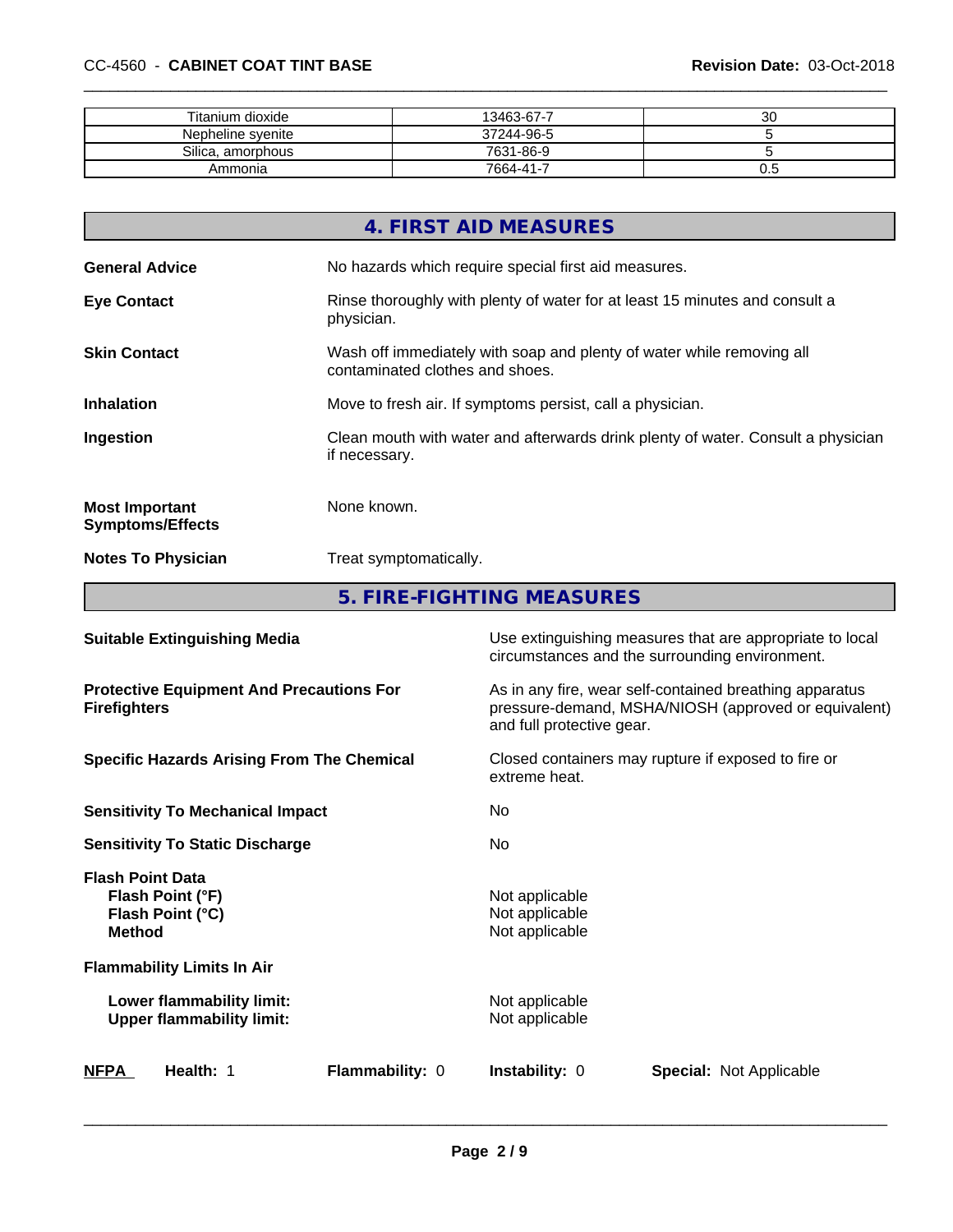#### **NFPA Legend**

- 0 Not Hazardous
- 1 Slightly
- 2 Moderate
- 3 High
- 4 Severe

*The ratings assigned are only suggested ratings, the contractor/employer has ultimate responsibilities for NFPA ratings where this system is used.*

*Additional information regarding the NFPA rating system is available from the National Fire Protection Agency (NFPA) at www.nfpa.org.*

### **6. ACCIDENTAL RELEASE MEASURES**

| <b>Personal Precautions</b>      | Avoid contact with skin, eyes and clothing. Ensure adequate ventilation.                                                                                                         |
|----------------------------------|----------------------------------------------------------------------------------------------------------------------------------------------------------------------------------|
| <b>Other Information</b>         | Prevent further leakage or spillage if safe to do so.                                                                                                                            |
| <b>Environmental precautions</b> | See Section 12 for additional Ecological Information.                                                                                                                            |
| <b>Methods for Cleaning Up</b>   | Soak up with inert absorbent material. Sweep up and shovel into suitable<br>containers for disposal.                                                                             |
|                                  | 7. HANDLING AND STORAGE                                                                                                                                                          |
| <b>Handling</b>                  | Avoid contact with skin, eyes and clothing. Avoid breathing vapors, spray mists or<br>sanding dust. In case of insufficient ventilation, wear suitable respiratory<br>equipment. |
| <b>Storage</b>                   | Keep container tightly closed. Keep out of the reach of children.                                                                                                                |
| <b>Incompatible Materials</b>    | No information available                                                                                                                                                         |

# **8. EXPOSURE CONTROLS/PERSONAL PROTECTION**

#### **Exposure Limits**

| <b>Chemical name</b> | <b>ACGIH TLV</b>  | <b>OSHA PEL</b>           |
|----------------------|-------------------|---------------------------|
| Titanium dioxide     | 10 mg/m $3$ - TWA | 15 mg/m $3$ - TWA         |
| Silica, amorphous    | N/E               | 20 mppcf - TWA            |
| Ammonia              | 25 ppm - TWA      | 50 ppm - TWA              |
|                      | 35 ppm - STEL     | $35 \text{ mg/m}^3$ - TWA |

#### **Legend**

ACGIH - American Conference of Governmental Industrial Hygienists Exposure Limits OSHA - Occupational Safety & Health Administration Exposure Limits N/E - Not Established

**Engineering Measures** Ensure adequate ventilation, especially in confined areas.

#### **Personal Protective Equipment**

| <b>Eye/Face Protection</b>    | Safety glasses with side-shields.                                        |
|-------------------------------|--------------------------------------------------------------------------|
| <b>Skin Protection</b>        | Protective gloves and impervious clothing.                               |
| <b>Respiratory Protection</b> | In case of insufficient ventilation wear suitable respiratory equipment. |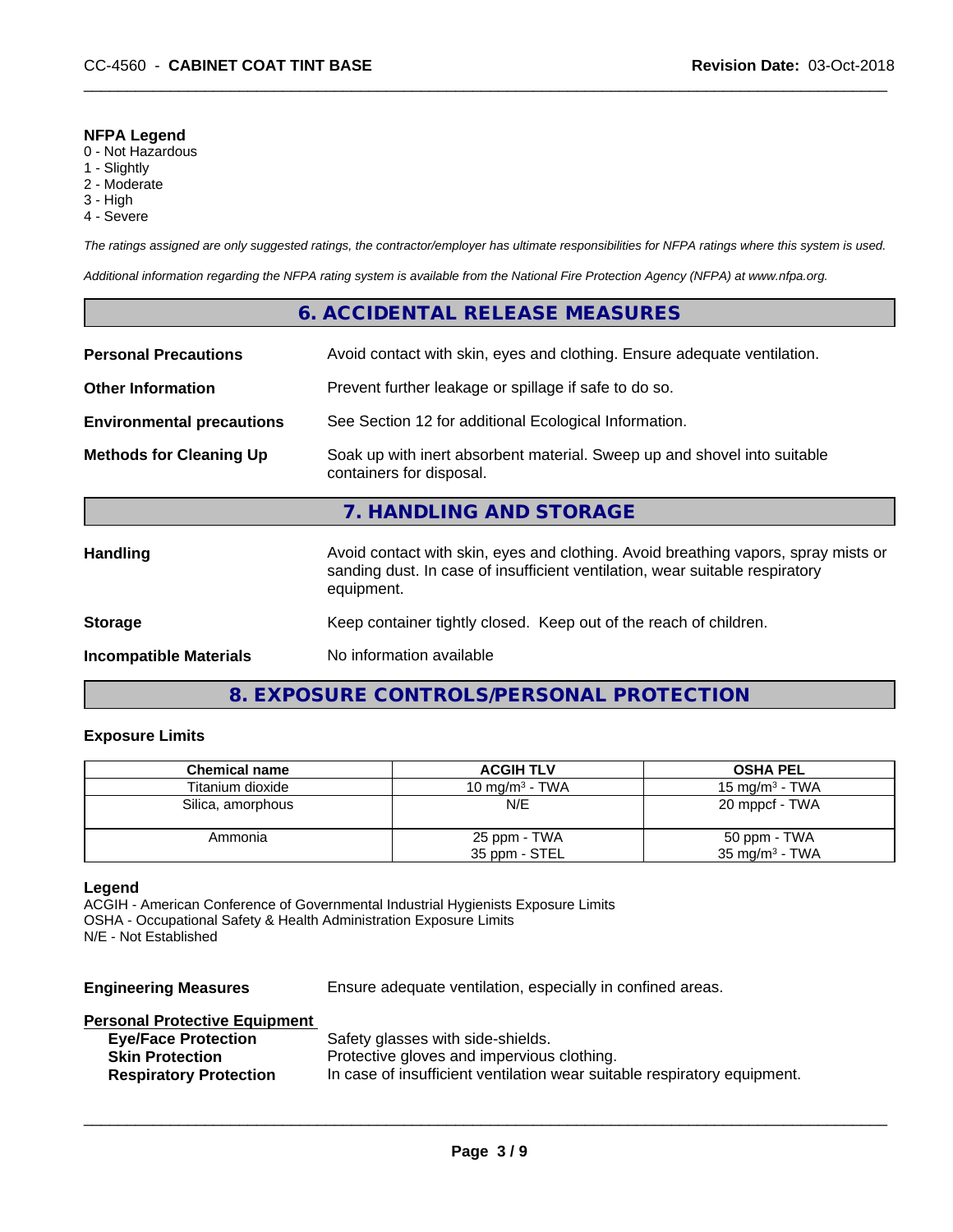**Hygiene Measures** Avoid contact with skin, eyes and clothing. Remove and wash contaminated clothing before re-use. Wash thoroughly after handling.

# **9. PHYSICAL AND CHEMICAL PROPERTIES**

| Appearance                           | liquid                   |
|--------------------------------------|--------------------------|
| Odor                                 | little or no odor        |
| <b>Odor Threshold</b>                | No information available |
| Density (Ibs/gal)                    | $10.7 - 11.1$            |
| <b>Specific Gravity</b>              | $1.29 - 1.33$            |
| рH                                   | No information available |
| <b>Viscosity (cps)</b>               | No information available |
| Solubility(ies)                      | No information available |
| <b>Water solubility</b>              | No information available |
| <b>Evaporation Rate</b>              | No information available |
| Vapor pressure @20 °C (kPa)          | No information available |
| Vapor density                        | No information available |
| Wt. % Solids                         | $45 - 55$                |
| Vol. % Solids                        | $30 - 40$                |
| Wt. % Volatiles                      | $45 - 55$                |
| Vol. % Volatiles                     | $60 - 70$                |
| <b>VOC Regulatory Limit (g/L)</b>    | < 50                     |
| <b>Boiling Point (°F)</b>            | 212                      |
| <b>Boiling Point (°C)</b>            | 100                      |
| <b>Freezing Point (°F)</b>           | 32                       |
| <b>Freezing Point (°C)</b>           | 0                        |
| Flash Point (°F)                     | Not applicable           |
| Flash Point (°C)                     | Not applicable           |
| <b>Method</b>                        | Not applicable           |
| <b>Flammability (solid, gas)</b>     | Not applicable           |
| <b>Upper flammability limit:</b>     | Not applicable           |
| Lower flammability limit:            | Not applicable           |
| <b>Autoignition Temperature (°F)</b> | No information available |
| <b>Autoignition Temperature (°C)</b> | No information available |
| Decomposition Temperature (°F)       | No information available |
| Decomposition Temperature (°C)       | No information available |
| <b>Partition coefficient</b>         | No information available |

# **10. STABILITY AND REACTIVITY**

| <b>Reactivity</b>                         | Not Applicable                           |
|-------------------------------------------|------------------------------------------|
| <b>Chemical Stability</b>                 | Stable under normal conditions.          |
| <b>Conditions to avoid</b>                | Prevent from freezing.                   |
| <b>Incompatible Materials</b>             | No materials to be especially mentioned. |
| <b>Hazardous Decomposition Products</b>   | None under normal use.                   |
| <b>Possibility of hazardous reactions</b> | None under normal conditions of use.     |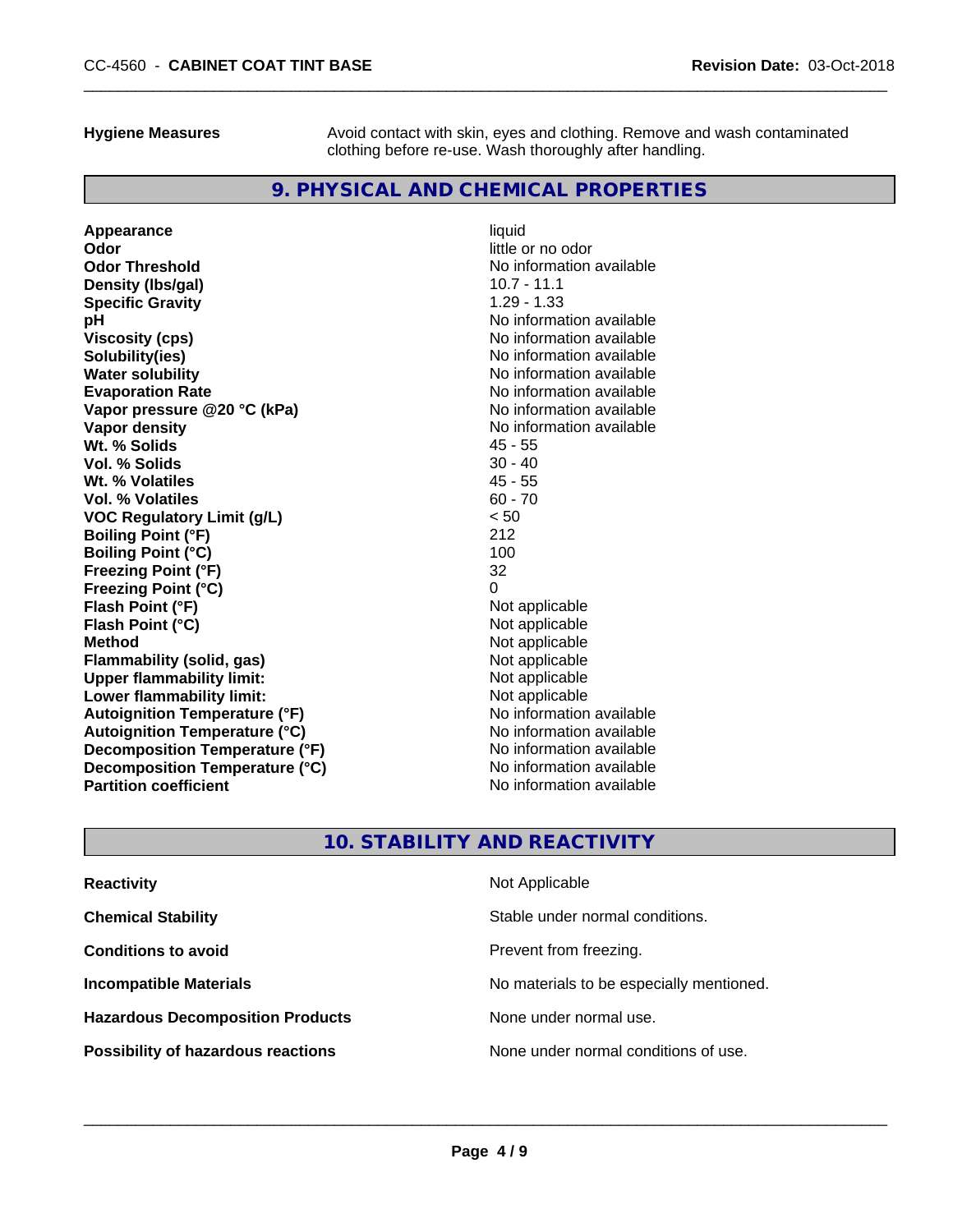# **11. TOXICOLOGICAL INFORMATION**

| <b>Product Information</b>                                                                                                                                                                                                                                                                                                                                                                                              |                                                                                                                                                                                                                                                                                                                                                                                                                                                                                                                                                                                                                                                                  |
|-------------------------------------------------------------------------------------------------------------------------------------------------------------------------------------------------------------------------------------------------------------------------------------------------------------------------------------------------------------------------------------------------------------------------|------------------------------------------------------------------------------------------------------------------------------------------------------------------------------------------------------------------------------------------------------------------------------------------------------------------------------------------------------------------------------------------------------------------------------------------------------------------------------------------------------------------------------------------------------------------------------------------------------------------------------------------------------------------|
| Information on likely routes of exposure                                                                                                                                                                                                                                                                                                                                                                                |                                                                                                                                                                                                                                                                                                                                                                                                                                                                                                                                                                                                                                                                  |
| <b>Principal Routes of Exposure</b>                                                                                                                                                                                                                                                                                                                                                                                     | Eye contact, skin contact and inhalation.                                                                                                                                                                                                                                                                                                                                                                                                                                                                                                                                                                                                                        |
| <b>Acute Toxicity</b>                                                                                                                                                                                                                                                                                                                                                                                                   |                                                                                                                                                                                                                                                                                                                                                                                                                                                                                                                                                                                                                                                                  |
| <b>Product Information</b>                                                                                                                                                                                                                                                                                                                                                                                              | No information available                                                                                                                                                                                                                                                                                                                                                                                                                                                                                                                                                                                                                                         |
|                                                                                                                                                                                                                                                                                                                                                                                                                         | Symptoms related to the physical, chemical and toxicological characteristics                                                                                                                                                                                                                                                                                                                                                                                                                                                                                                                                                                                     |
| <b>Symptoms</b>                                                                                                                                                                                                                                                                                                                                                                                                         | No information available                                                                                                                                                                                                                                                                                                                                                                                                                                                                                                                                                                                                                                         |
|                                                                                                                                                                                                                                                                                                                                                                                                                         | Delayed and immediate effects as well as chronic effects from short and long-term exposure                                                                                                                                                                                                                                                                                                                                                                                                                                                                                                                                                                       |
| Eye contact<br><b>Skin contact</b><br><b>Inhalation</b><br>Ingestion<br><b>Sensitization</b><br><b>Neurological Effects</b><br><b>Mutagenic Effects</b><br><b>Reproductive Effects</b><br><b>Developmental Effects</b><br><b>Target organ effects</b><br><b>STOT - single exposure</b><br><b>STOT - repeated exposure</b><br>Other adverse effects<br><b>Aspiration Hazard</b><br><b>Numerical measures of toxicity</b> | May cause slight irritation.<br>Substance may cause slight skin irritation. Prolonged or repeated contact may dry<br>skin and cause irritation.<br>May cause irritation of respiratory tract.<br>Ingestion may cause gastrointestinal irritation, nausea, vomiting and diarrhea.<br>No information available<br>No information available.<br>No information available.<br>No information available.<br>No information available.<br>No information available.<br>No information available.<br>No information available.<br>No information available.<br>No information available<br>The following values are calculated based on chapter 3.1 of the GHS document |
| <b>ATEmix (oral)</b><br><b>ATEmix (dermal)</b><br><b>ATEmix (inhalation-dust/mist)</b>                                                                                                                                                                                                                                                                                                                                  | 35359 mg/kg<br>145942 mg/kg<br>359.7 mg/L                                                                                                                                                                                                                                                                                                                                                                                                                                                                                                                                                                                                                        |
| <b>Component Information</b>                                                                                                                                                                                                                                                                                                                                                                                            |                                                                                                                                                                                                                                                                                                                                                                                                                                                                                                                                                                                                                                                                  |
| Titanium dioxide<br>LD50 Oral: > 10000 mg/kg (Rat)<br>Silica, amorphous<br>LD50 Oral: $>$ 5000 mg/kg (Rat)<br>LD50 Dermal: 2,000 mg/kg (Rabbit)<br>LC50 Inhalation (Dust): $> 2$ mg/L<br>Ammonia<br>LC50 Inhalation (Vapor): 2000 ppm (Rat, 4 hr.)                                                                                                                                                                      |                                                                                                                                                                                                                                                                                                                                                                                                                                                                                                                                                                                                                                                                  |
| Carcinogenicity                                                                                                                                                                                                                                                                                                                                                                                                         | The information below indicates whether each agency has listed any ingredient as a carcinogen:.                                                                                                                                                                                                                                                                                                                                                                                                                                                                                                                                                                  |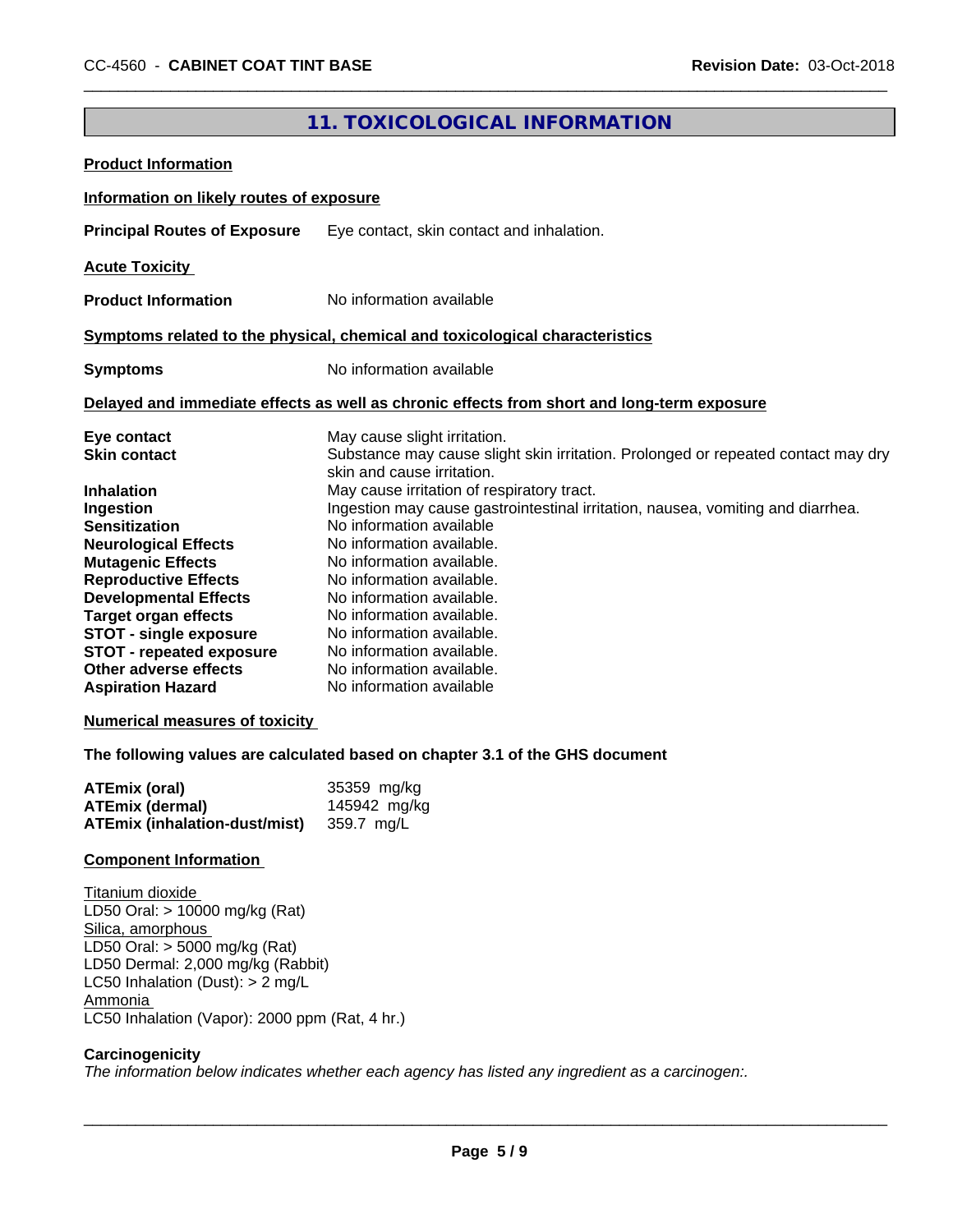| <b>Chemical</b><br>name        | <b>IARC</b>                 | <b>NTP</b> | <b>OSHA</b> |
|--------------------------------|-----------------------------|------------|-------------|
|                                | . .<br>2B<br>Possible Human |            | Listed      |
| .<br>n dioxide :<br>, Titanıum | Carcinoɑen                  |            |             |

• Although IARC has classified titanium dioxide as possibly carcinogenic to humans (2B), their summary concludes: "No significant exposure to titanium dioxide is thought to occur during the use of products in which titanium dioxide is bound to other materials, such as paint."

#### **Legend**

IARC - International Agency for Research on Cancer NTP - National Toxicity Program OSHA - Occupational Safety & Health Administration

**12. ECOLOGICAL INFORMATION**

## **Ecotoxicity Effects**

The environmental impact of this product has not been fully investigated.

#### **Product Information**

# **Acute Toxicity to Fish**

No information available

#### **Acute Toxicity to Aquatic Invertebrates**

No information available

#### **Acute Toxicity to Aquatic Plants**

No information available

#### **Persistence / Degradability**

No information available.

#### **Bioaccumulation**

There is no data for this product.

#### **Mobility in Environmental Media**

No information available.

#### **Ozone**

No information available

#### **Component Information**

#### **Acute Toxicity to Fish**

Titanium dioxide  $LC50:$  > 1000 mg/L (Fathead Minnow - 96 hr.)

#### **Acute Toxicity to Aquatic Invertebrates**

No information available

#### **Acute Toxicity to Aquatic Plants**

No information available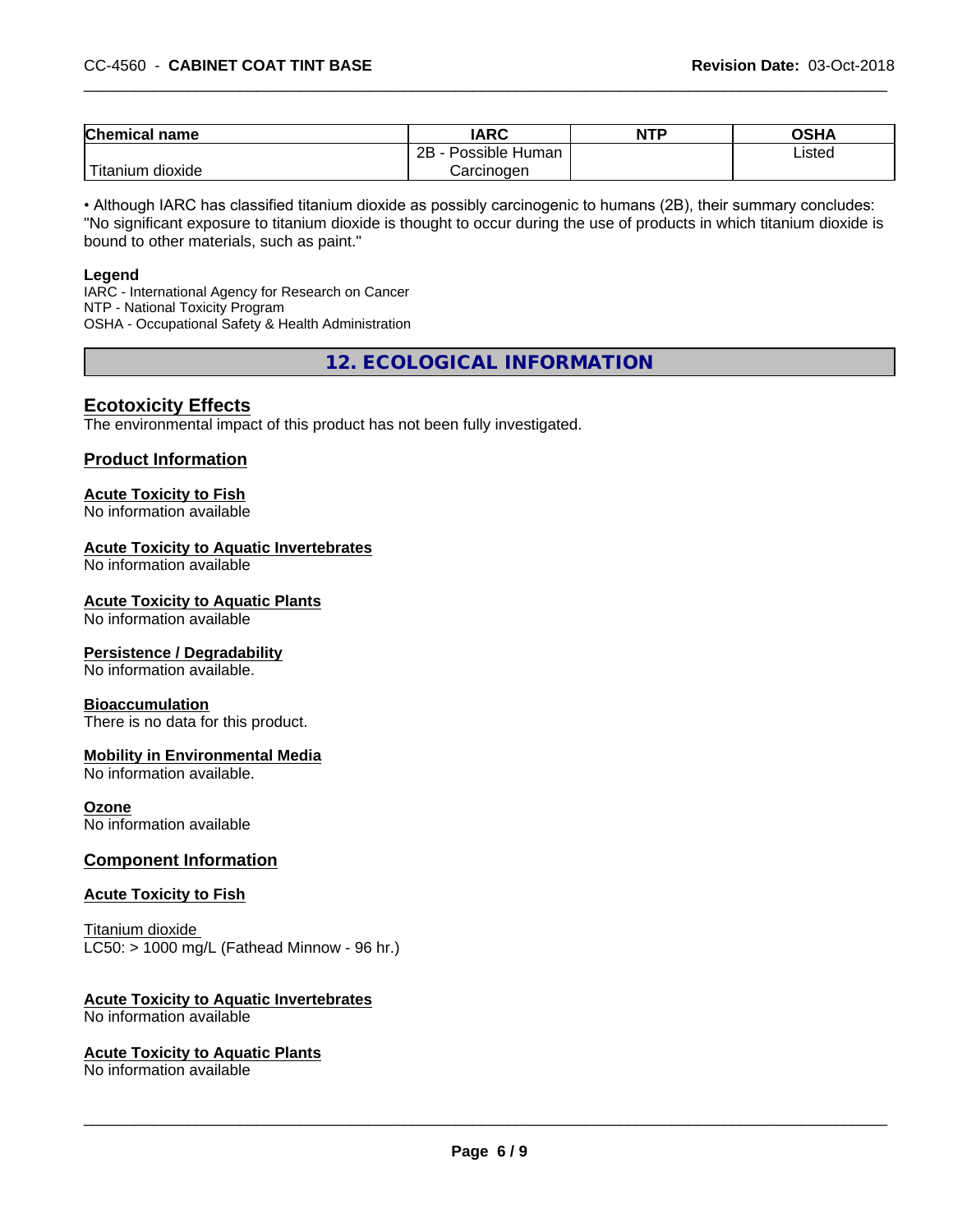#### **13. DISPOSAL CONSIDERATIONS**

**Waste Disposal Method** Dispose of in accordance with federal, state, and local regulations. Local requirements may vary, consult your sanitation department or state-designated environmental protection agency for more disposal options.

#### **14. TRANSPORT INFORMATION**

**DOT** Not regulated

**ICAO / IATA** Not regulated

**IMDG / IMO** Not regulated

**15. REGULATORY INFORMATION**

#### **International Inventories**

| <b>TSCA: United States</b> | Yes - All components are listed or exempt. |
|----------------------------|--------------------------------------------|
| <b>DSL: Canada</b>         | Yes - All components are listed or exempt. |

# **Federal Regulations**

#### **SARA 311/312 hazardous categorization**

| Acute health hazard               | No |  |
|-----------------------------------|----|--|
| Chronic Health Hazard             | Nο |  |
| Fire hazard                       | Nο |  |
| Sudden release of pressure hazard | Nο |  |
| Reactive Hazard                   | Nο |  |

#### **SARA 313**

Section 313 of Title III of the Superfund Amendments and Reauthorization Act of 1986 (SARA). This product contains a chemical or chemicals which are subject to the reporting requirements of the Act and Title 40 of the Code of Federal Regulations, Part 372:

*None*

**Clean Air Act,Section 112 Hazardous Air Pollutants (HAPs) (see 40 CFR 61)**

This product contains the following HAPs:

*None*

# **US State Regulations**

#### **California Proposition 65**

**AVIMARNING:** Cancer and Reproductive Harm– www.P65warnings.ca.gov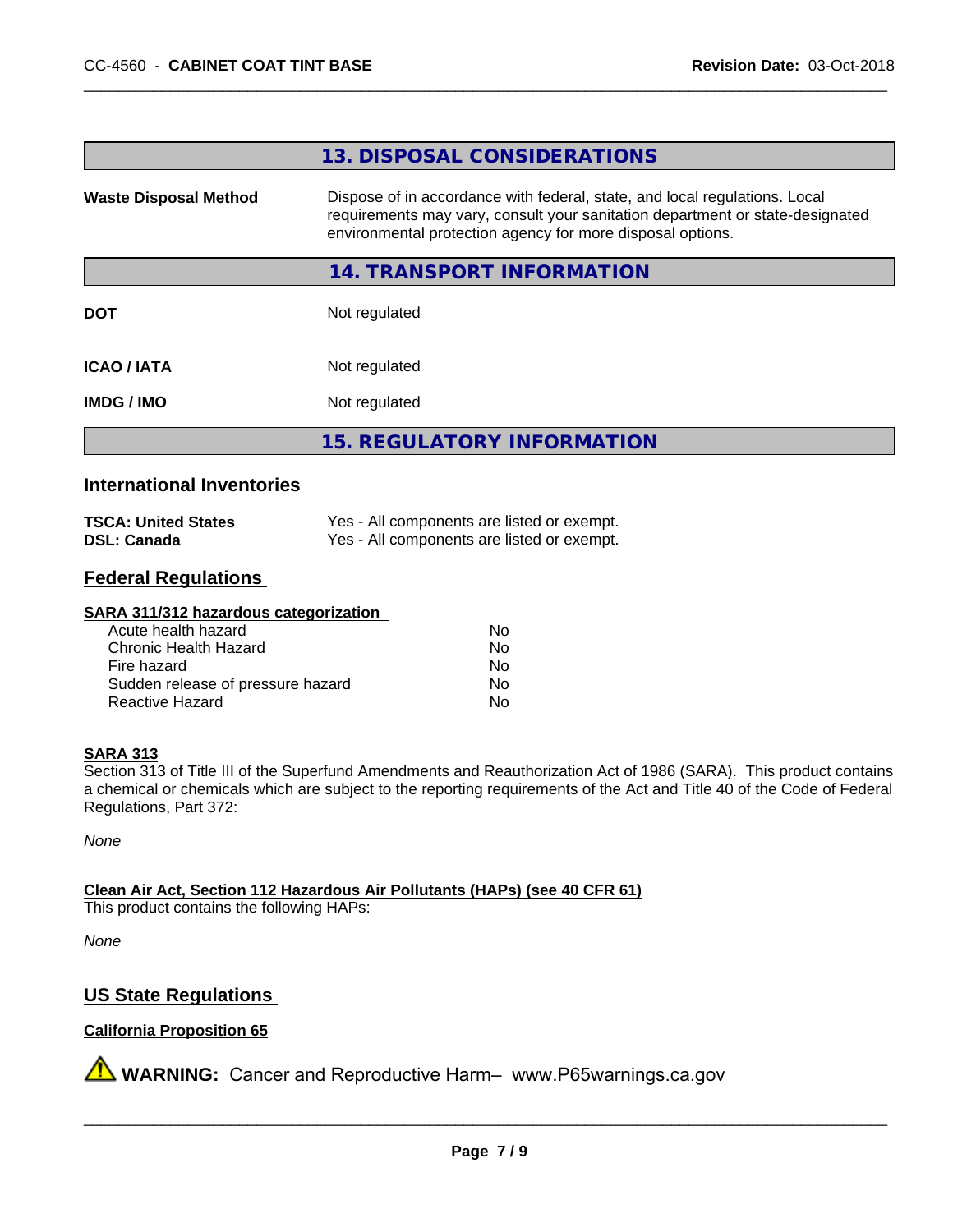#### **State Right-to-Know**

| name<br>hemical                 | <br>Ma<br>saunus <del>c</del> us | ∴Jerse<br>Ne۱ | avlvan<br>anıa |
|---------------------------------|----------------------------------|---------------|----------------|
| --<br>dioxide<br>l itanium.     |                                  |               |                |
| <b>-</b><br>Silica<br>amorphous |                                  |               |                |

#### **Legend**

X - Listed

| <b>16. OTHER INFORMATION</b>                                                                                                                          |                                                    |                                                                            |                      |                                                                                                                                               |  |  |
|-------------------------------------------------------------------------------------------------------------------------------------------------------|----------------------------------------------------|----------------------------------------------------------------------------|----------------------|-----------------------------------------------------------------------------------------------------------------------------------------------|--|--|
| HMIS -                                                                                                                                                | Health: 1                                          | <b>Flammability: 0</b>                                                     | <b>Reactivity: 0</b> | $PPE: -$                                                                                                                                      |  |  |
| <b>HMIS Legend</b><br>0 - Minimal Hazard<br>1 - Slight Hazard<br>2 - Moderate Hazard<br>3 - Serious Hazard<br>4 - Severe Hazard<br>* - Chronic Hazard |                                                    |                                                                            |                      |                                                                                                                                               |  |  |
|                                                                                                                                                       | present under the actual normal conditions of use. | X - Consult your supervisor or S.O.P. for "Special" handling instructions. |                      | Note: The PPE rating has intentionally been left blank. Choose appropriate PPE that will protect employees from the hazards the material will |  |  |

*Caution: HMISÒ ratings are based on a 0-4 rating scale, with 0 representing minimal hazards or risks, and 4 representing significant hazards or risks. Although HMISÒ ratings are not required on MSDSs under 29 CFR 1910.1200, the preparer, has chosen to provide them. HMISÒ ratings are to be used only in conjunction with a fully implemented HMISÒ program by workers who have received appropriate HMISÒ training. HMISÒ is a registered trade and service mark of the NPCA. HMISÒ materials may be purchased exclusively from J. J. Keller (800) 327-6868.*

 **WARNING!** If you scrape, sand, or remove old paint, you may release lead dust. LEAD IS TOXIC. EXPOSURE TO LEAD DUST CAN CAUSE SERIOUS ILLNESS, SUCH AS BRAIN DAMAGE, ESPECIALLY IN CHILDREN. PREGNANT WOMEN SHOULD ALSO AVOID EXPOSURE.Wear a NIOSH approved respirator to control lead exposure. Clean up carefully with a HEPA vacuum and a wet mop. Before you start, find out how to protect yourself and your family by contacting the National Lead Information Hotline at 1-800-424-LEAD or log on to www.epa.gov/lead.

| <b>Prepared By</b>      | <b>Product Stewardship Department</b><br>Benjamin Moore & Co.<br>101 Paragon Drive<br>Montvale, NJ 07645<br>800-225-5554 |
|-------------------------|--------------------------------------------------------------------------------------------------------------------------|
| <b>Revision Date:</b>   | 03-Oct-2018                                                                                                              |
| <b>Revision Summary</b> | Not available                                                                                                            |

#### Disclaimer

The information contained herein is presented in good faith and believed to be accurate as of the effective date shown above. This information is furnished without warranty of any kind. Employers should use this information only as a **supplement to other information gathered by them and must make independent determination of suitability and** completeness of information from all sources to assure proper use of these materials and the safety and health of employees. Any use of this data and information must be determined by the user to be in accordance with applicable